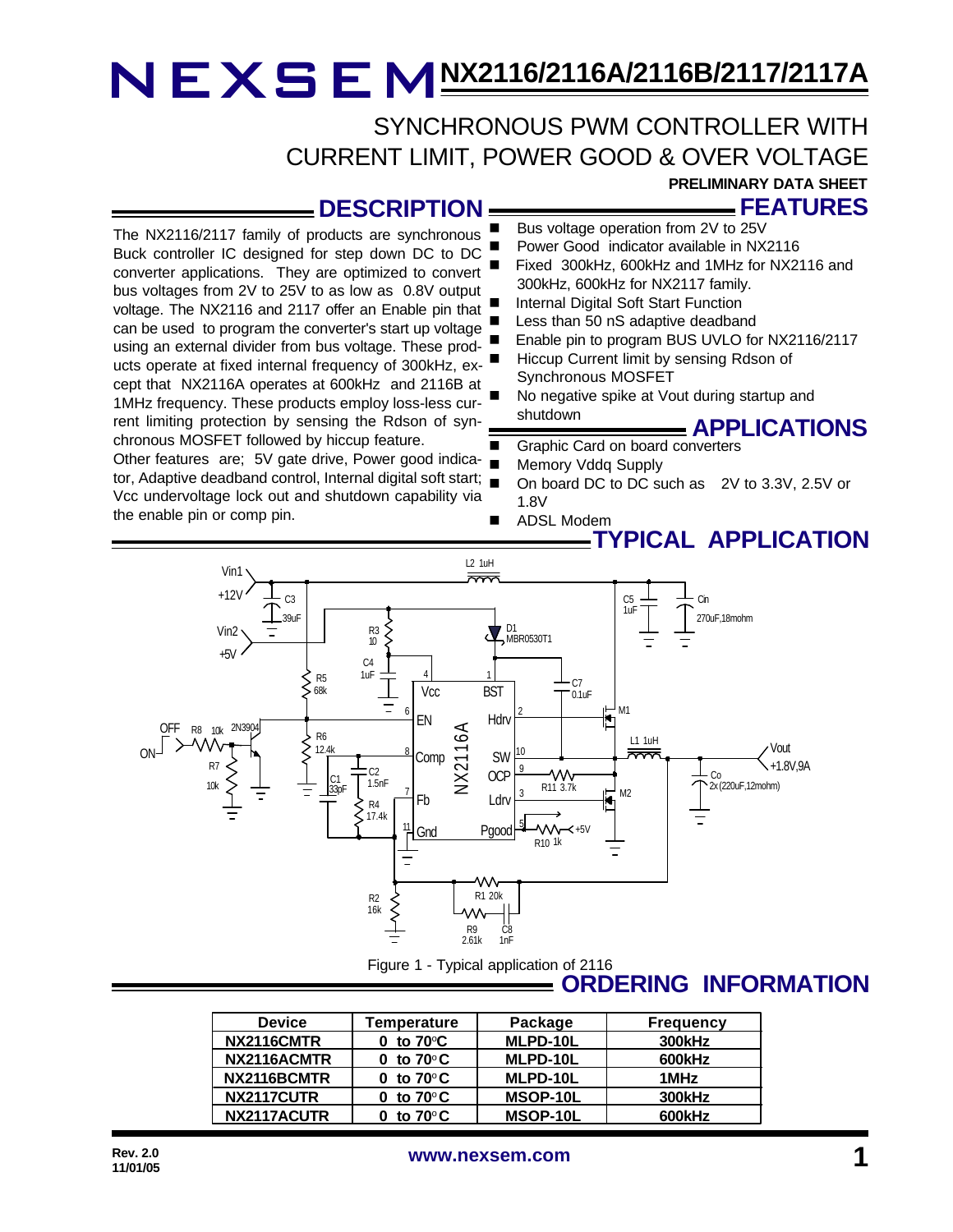## **ABSOLUTE MAXIMUM RATINGS**

| Operating Junction Temperature Range  -40°C to 125°C |  |
|------------------------------------------------------|--|
|                                                      |  |

CAUTION: Stresses above those listed in "ABSOLUTE MAXIMUM RATINGS", may cause permanent damage to the device. This is a stress only rating and operation of the device at these or any other conditions above those indicated in the operational sections of this specification is not implied.

## **PACKAGE INFORMATION**



## **ELECTRICAL SPECIFICATIONS**

Unless otherwise specified, these specifications apply over Vcc = 5V, and T<sub>A</sub>= 0 to 70°C. Typical values refer to T<sub>A</sub>  $= 25^{\circ}$ C. Low duty cycle pulse testing is used which keeps junction and case temperatures equal to the ambient temperature.

| <b>PARAMETER</b>                         | <b>SYM</b>                | <b>Test Condition</b>       | Min | <b>TYP</b> | <b>MAX</b> | <b>Units</b> |
|------------------------------------------|---------------------------|-----------------------------|-----|------------|------------|--------------|
| <b>Reference Voltage</b>                 |                           |                             |     |            |            |              |
| Ref Voltage                              | $V_{REF}$                 |                             |     | 0.8        |            | V            |
| Ref Voltage line regulation              |                           |                             |     | 0.2        |            | %            |
| <b>Supply Voltage(Vcc)</b>               |                           |                             |     |            |            |              |
| V <sub>CC</sub> Voltage Range            | $\rm V_{CC}$              |                             | 4.5 | 5          | 5.5        | V            |
| V <sub>CC</sub> Supply Current (Static)  | $I_{CC}$ (Static)         | Outputs not switching       |     | 3          |            | mA           |
| V <sub>cc</sub> Supply Current           | $I_{\rm CC}$              | IC <sub>LOAD</sub> =3300pF  |     | <b>TBD</b> |            | mA           |
| (Dynamic)                                | (Dynamic)                 | $F_s = 300$ kHz             |     |            |            |              |
| Supply Voltage( $V_{\text{BST}}$ )       |                           |                             |     |            |            |              |
| V <sub>BST</sub> Supply Current (Static) | $I_{\text{RST}}$ (Static) | Outputs not switching       |     | TBD        |            | mA           |
| V <sub>BST</sub> Supply Current          | $I_{\text{BST}}$          | $ C_{\text{LOAD}} = 3300pF$ |     | <b>TBD</b> |            | mA           |
| (Dynamic)                                | (Dynamic)                 | $F_s = 300$ kHz             |     |            |            |              |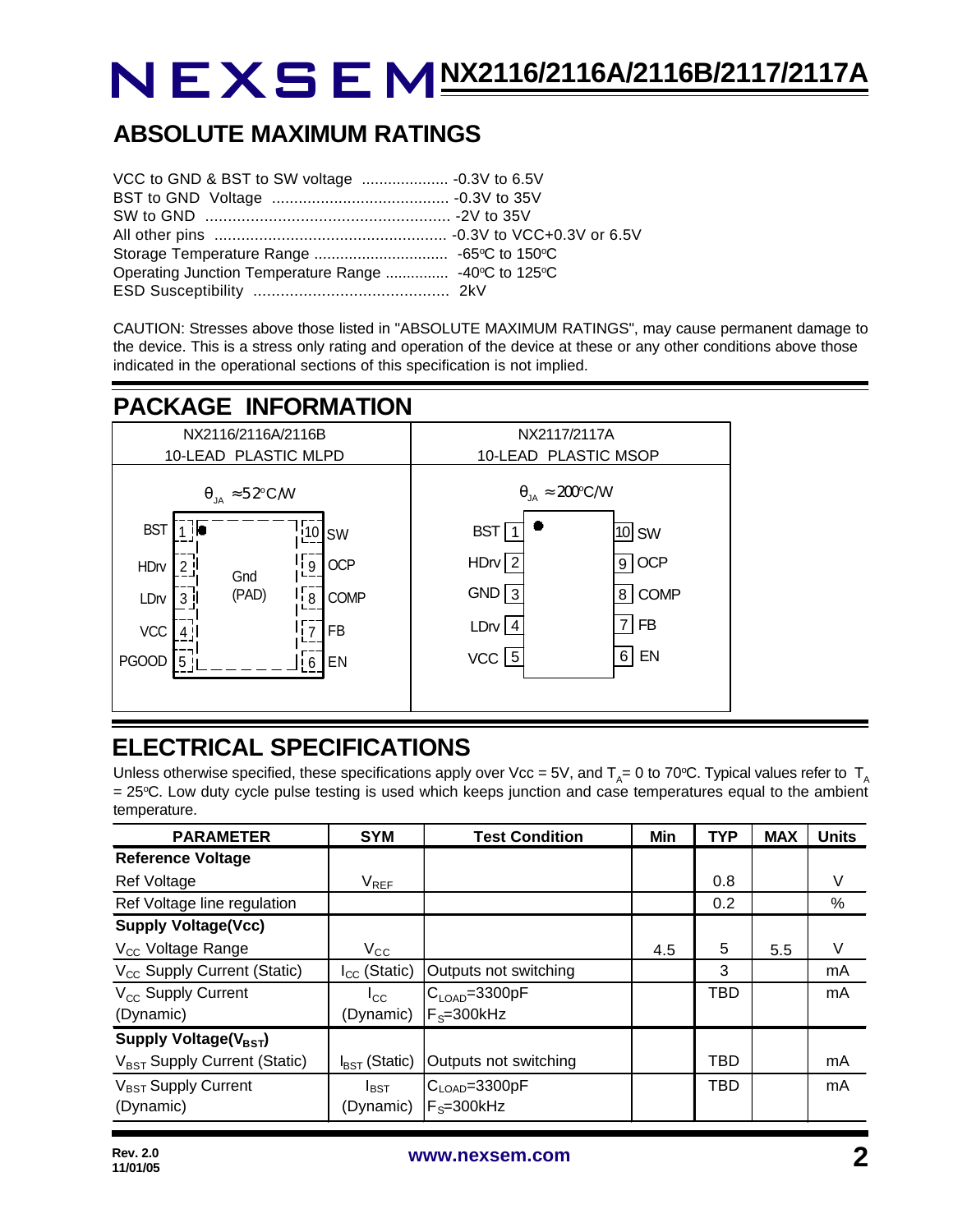| <b>PARAMETER</b>                                      | <b>SYM</b>                                     | IEXSEM M2116/2116A/2116B/2117/2117A<br><b>Test Condition</b> | Min | <b>TYP</b> | <b>MAX</b> | <b>Units</b> |
|-------------------------------------------------------|------------------------------------------------|--------------------------------------------------------------|-----|------------|------------|--------------|
| <b>Under Voltage Lockout</b>                          |                                                |                                                              |     |            |            |              |
| V <sub>CC</sub> -Threshold                            | $V_{\text{CC}}$ _UVLO   $V_{\text{CC}}$ Rising |                                                              | 3.8 | 4          | 4.2        | V            |
| V <sub>CC</sub> -Hysteresis                           | $V_{CC}$ Hyst                                  | V <sub>CC</sub> Falling                                      |     | 0.2        |            | V            |
| <b>Oscillator</b>                                     |                                                |                                                              |     |            |            |              |
| Frequency                                             | $F_S$                                          | 2116, 2117                                                   |     | 300        |            | kHz          |
|                                                       |                                                | 2116A,2117A                                                  |     | 600        |            | kHz          |
|                                                       |                                                | 2116B                                                        |     | 1000       |            | kHz          |
| Ramp-Amplitude Voltage                                | $V_{\text{RAMP}}$                              |                                                              |     | 1.5        |            | $\vee$       |
| Max Duty Cycle                                        |                                                |                                                              |     | 95         |            | $\%$         |
| Min Duty Cycle                                        |                                                |                                                              |     |            | 0          | %            |
| <b>Error Amplifiers</b>                               |                                                |                                                              |     |            |            |              |
| Transconductance                                      |                                                |                                                              |     | 2000       |            | umho         |
| Input Bias Current                                    | lb                                             |                                                              |     | 10         |            | nA           |
| <b>EN &amp; SS</b>                                    |                                                |                                                              |     |            |            |              |
| Soft Start time                                       | <b>Tss</b>                                     | NX2116, NX2117                                               |     | 6.8        |            | mS           |
|                                                       |                                                | NX2116A, NX2117A                                             |     |            |            |              |
|                                                       |                                                | <b>NX2116B</b>                                               |     |            |            |              |
| Enable HI Threshold                                   |                                                |                                                              |     | 1.25       |            | $\vee$       |
| <b>Enable Hysterises</b>                              |                                                |                                                              |     | 150        |            | mV           |
| <b>High Side Driver</b>                               |                                                |                                                              |     |            |            |              |
| (CL=3300pF)                                           |                                                |                                                              |     |            |            |              |
| Output Impedance, Sourcing                            | $R_{source}$ (Hdrv)                            | $I=200mA$                                                    |     | 0.9        |            | ohm          |
| Current                                               |                                                |                                                              |     |            |            |              |
| Output Impedance, Sinking<br>Current                  | $R_{sink}(Hdrv)$                               | $I=200mA$                                                    |     | 0.65       |            | ohm          |
| <b>Rise Time</b>                                      | THdrv(Rise)                                    | $V_{BST}$ - $V_{SW}$ =4.5V                                   |     | 50         |            | ns           |
| <b>Fall Time</b>                                      | THdrv(Fall)                                    | $V_{BST}$ - $V_{SW}$ =4.5V                                   |     | 50         |            | ns           |
| Deadband Time                                         | H)                                             | Tdead(L to   Ldrv going Low to Hdrv going<br>High, 10%-10%   |     | 30         |            | ns           |
| <b>Low Side Driver</b><br>(CL=3300pF)                 |                                                |                                                              |     |            |            |              |
| Output Impedance, Sourcing<br>Current                 | $R_{source}$ (Ldrv)                            | $I=200mA$                                                    |     | 0.9        |            | ohm          |
| Output Impedance, Sinking<br>Current                  | $R_{sink}(Ldrv)$                               | $I=200mA$                                                    |     | 0.5        |            | ohm          |
| <b>Rise Time</b>                                      | TLdrv(Rise)                                    | 10% to 90%                                                   |     | 50         |            | ns           |
| <b>Fall Time</b>                                      | TLdrv(Fall)                                    | 90% to 10%                                                   |     | 50         |            | ns           |
| Deadband Time                                         | Tdead(H to<br>$\lfloor$                        | SW going Low to Ldrv going<br>High, 10% to 10%               |     | 30         |            | ns           |
| <b>OCP Adjust</b>                                     |                                                |                                                              |     |            |            |              |
| OCP current                                           |                                                |                                                              |     | 40         |            | uA           |
| <b>Power Good(Pgood)</b><br>Threshold Voltage as % of |                                                | FB ramping up                                                |     | 90         |            | $\%$         |
| <b>Vref</b><br><b>Hysteresis</b>                      |                                                |                                                              |     | 5          |            | $\%$         |
|                                                       |                                                |                                                              |     |            |            |              |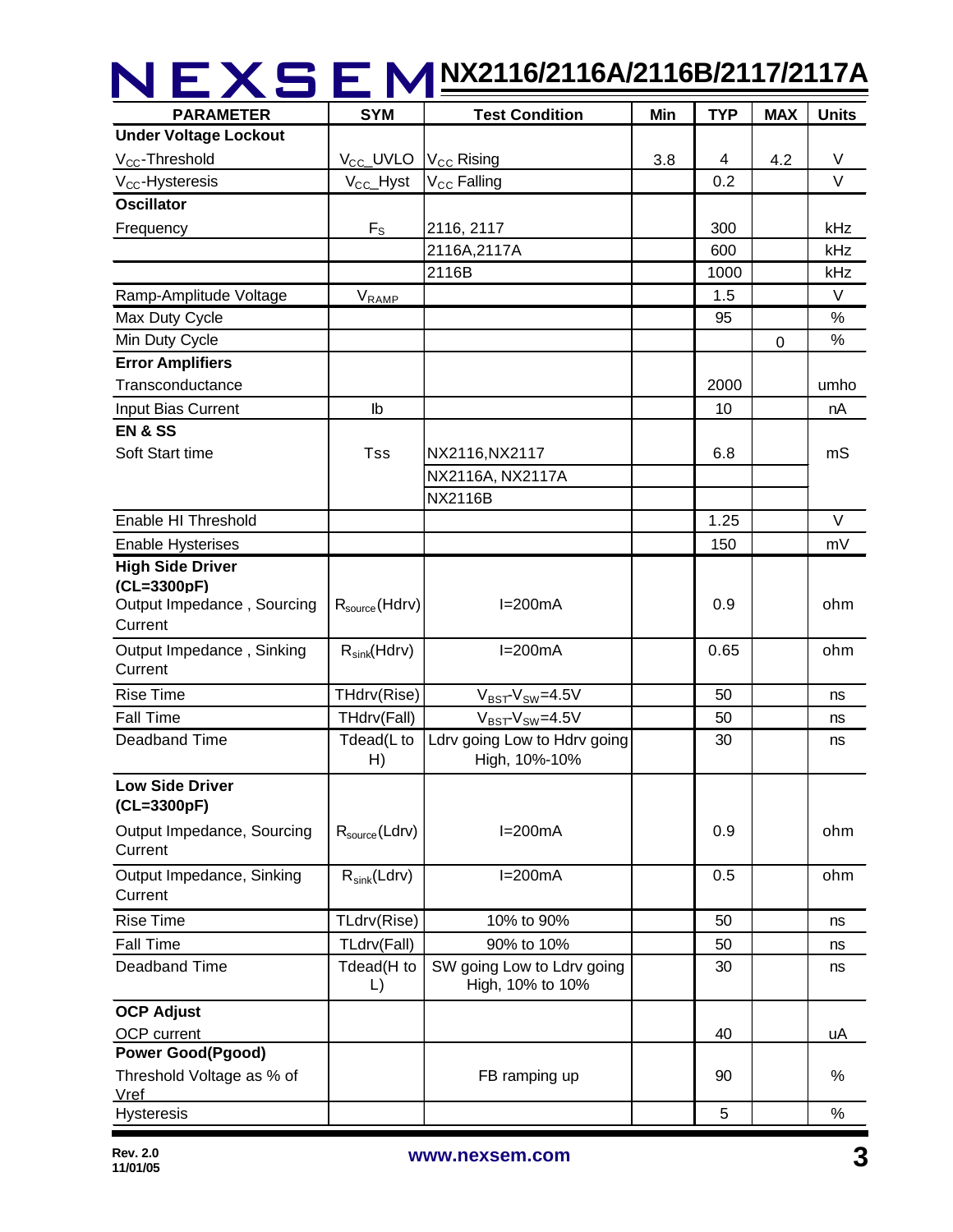## **PIN DESCRIPTIONS**

| <b>PIN SYMBOL</b> | <b>PIN DESCRIPTION</b>                                                                                                                                                                                                                                                                                                                                                                                                                                                                                                                          |
|-------------------|-------------------------------------------------------------------------------------------------------------------------------------------------------------------------------------------------------------------------------------------------------------------------------------------------------------------------------------------------------------------------------------------------------------------------------------------------------------------------------------------------------------------------------------------------|
| <b>VCC</b>        | Power supply voltage. A high freq 1uF ceramic capacitor is placed as close as possible to<br>and connected to this pin and ground pin. The maximum rating of this pin is 5V.                                                                                                                                                                                                                                                                                                                                                                    |
| <b>BST</b>        | This pin supplies voltage to high side FET driver. A high freq 0.1uF ceramic capacitor is<br>placed as close as possible to and connected to these pins and respected SW pins.                                                                                                                                                                                                                                                                                                                                                                  |
| <b>GND</b>        | Ground pin.                                                                                                                                                                                                                                                                                                                                                                                                                                                                                                                                     |
| <b>FB</b>         | This pin is the error amplifier inverting input. It is connected via resistor divider to the<br>output of the switching regulator to set the output DC voltage.                                                                                                                                                                                                                                                                                                                                                                                 |
| <b>OCP</b>        | This pin is connected to the drain of the external low side MOSFET via resistor and is the<br>input of the over current protection(OCP) comparator. An internal current source 40uA is<br>flown to the external resistor which sets the OCP voltage across the Rdson of the low side<br>MOSFET. Current limit point is this voltage divided by the Rds-on. Once this threshold is<br>reached the Hdrv and Ldrv pins are switched low and an internal hiccup circuit is set that<br>recycles the soft start circuit after 2048 switching cycles. |
| SW                | This pin is connected to source of high side FET and provides return path for the high side<br>driver. It is also used to hold the low side driver low until this pin is brought low by the<br>action of high side turning off. LDRV can only go high if SW is below 1V threshold.                                                                                                                                                                                                                                                              |
| <b>HDRV</b>       | High side gate driver output.                                                                                                                                                                                                                                                                                                                                                                                                                                                                                                                   |
| <b>LDRV</b>       | Low side gate driver output.                                                                                                                                                                                                                                                                                                                                                                                                                                                                                                                    |
| <b>PGOOD</b>      | An open drain output that requires a pull up resistor to Vcc or a voltage lower than Vcc.<br>When FB pin reaches 90% of the reference voltage PGOOD transitions from LO to HI<br>state.                                                                                                                                                                                                                                                                                                                                                         |
| EN                | A resistor divider is connected from the respective switcher BUS voltages to these pins<br>that holds off the controller's soft start until this threshold is reached. An external low cost<br>Transistor can be connected to this pin for external enable control.                                                                                                                                                                                                                                                                             |
| <b>COMP</b>       | This pin is the output of error amplifier and is used to compensate the voltage control<br>feedback loop. This pin can also be used to perform a shutdown if pulled lower than 0.3V.                                                                                                                                                                                                                                                                                                                                                            |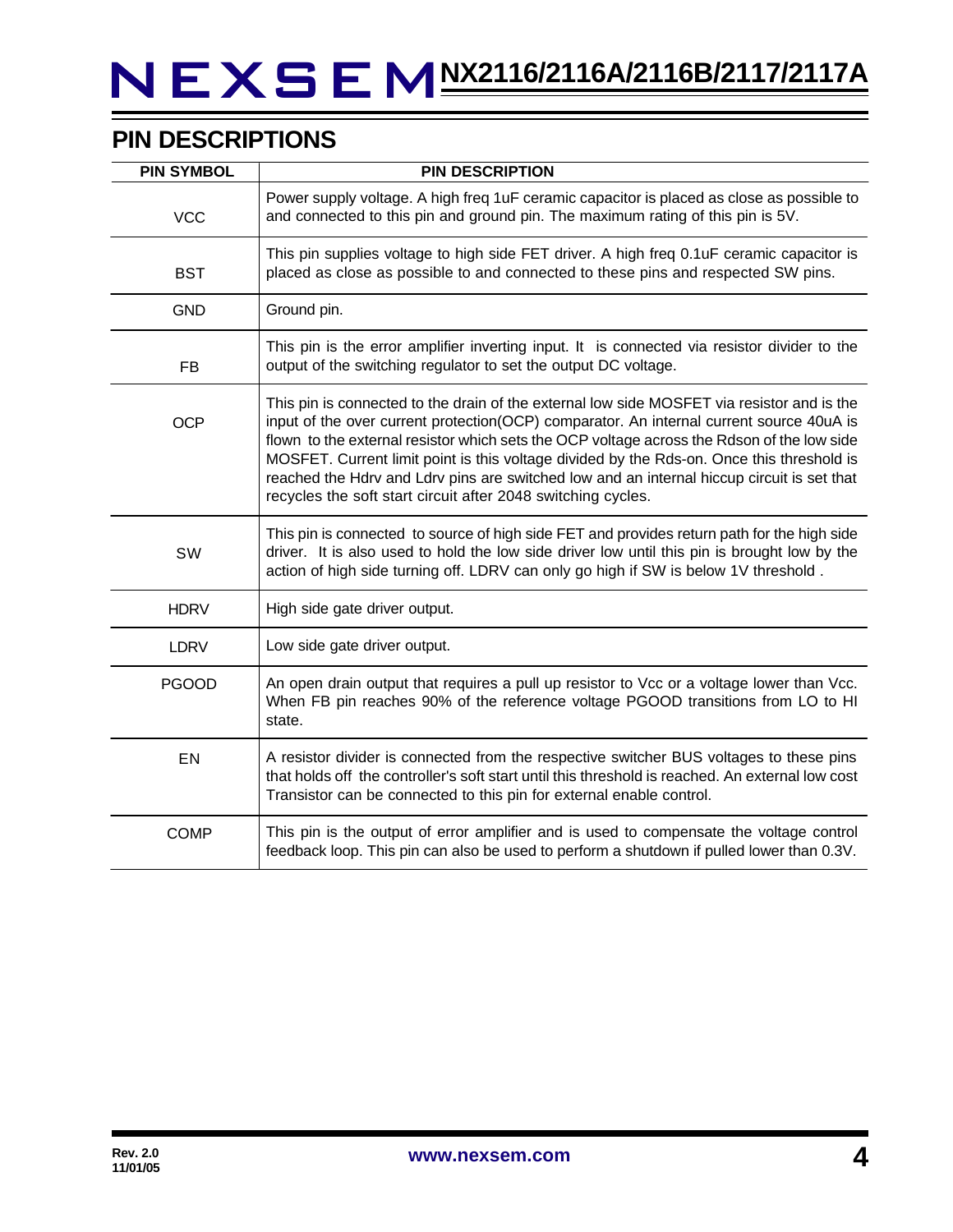## **BLOCK DIAGRAM**



Figure 2 - Simplified block diagram of the NX2116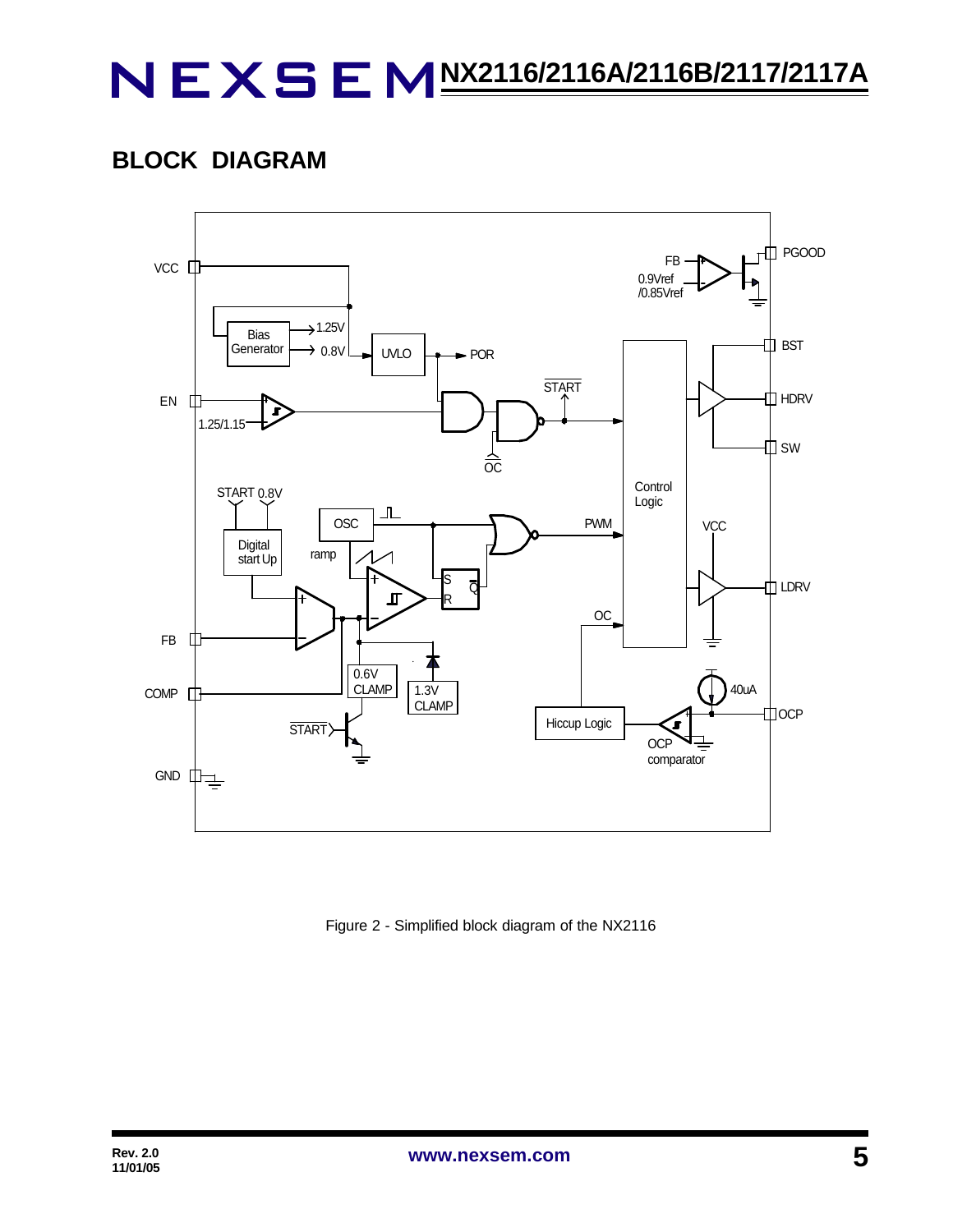## **APPLICATION INFORMATION Symbol Used In Application Information:**

| V <sub>IN</sub> | - Input voltage  |
|-----------------|------------------|
| <b>VOUT</b>     | - Output voltage |

- Iout Output current
- $\Delta V_{\text{RIPPLE}}$  Output voltage ripple
- Fs Working frequency
- $\Delta$ IRIPPLE Inductor current ripple

### **Design Example**

 The following is typical application for NX2116A, the schematic is figure 1.

 $V_{IN}$  = 12V  $V$ OUT= $1.8V$  FS=600kHz  $I$ <sub>OUT</sub>=9A  $\Delta V$ RIPPLE <= 20mV  $\Delta V_{\text{DROOP}} = 100$ mV @ 9A step

### **Output Inductor Selection**

The selection of inductor value is based on inductor ripple current, power rating, working frequency and efficiency. Larger inductor value normally means smaller ripple current. However if the inductance is chosen too large, it brings slow response and lower efficiency. Usually the ripple current ranges from 20% to 40% of the output current. This is a design freedom which can be decided by design engineer according to various application requirements. The inductor value can be calculated by using the following equations:

$$
L_{\text{OUT}} = \frac{V_{\text{IN}} - V_{\text{OUT}}}{\Delta I_{\text{RIPPLE}}} \times \frac{V_{\text{OUT}}}{V_{\text{IN}}} \times \frac{1}{F_s}
$$
  

$$
I_{\text{RIPPLE}} = k \times I_{\text{OUTPUT}}
$$

where k is between 0.2 to 0.4. Select k=0.3, then

$$
L_{\text{OUT}} = \frac{12V - 1.8V}{0.3 \times 9A} \times \frac{1.8V}{12V} \times \frac{1}{600kHz}
$$
  
L<sub>OUT</sub> = 0.94uH

Choose inductor from COILCRAFT DO3316P-102HC with L=1uH is a good choice.

Current Ripple is recalculated as

$$
\Delta I_{RIPPLE} = \frac{V_{IN} - V_{OUT}}{L_{OUT}} \times \frac{V_{OUT}}{V_{IN}} \times \frac{1}{F_s}
$$
  
= 
$$
\frac{12V - 1.8V}{1uH} \times \frac{1.8v}{12V} \times \frac{1}{600kHz} = 2.55A
$$
...(2)

### **Output Capacitor Selection**

Output capacitor is basically decided by the amount of the output voltage ripple allowed during steady state(DC) load condition as well as specification for the load transient. The optimum design may require a couple of iterations to satisfy both condition.

#### **Based on DC Load Condition**

The amount of voltage ripple during the DC load condition is determined by equation(3).

$$
\Delta V_{\text{RIPPLE}} = ESR \times \Delta I_{\text{RIPPLE}} + \frac{\Delta I_{\text{RIPPLE}}}{8 \times F_s \times C_{\text{OUT}}} \quad ...(3)
$$

Where ESR is the output capacitors' equivalent series resistance,  $C_{\text{OUT}}$  is the value of output capacitors.

Typically when large value capacitors are selected such as Aluminum Electrolytic,POSCAP and OSCON types are used, the amount of the output voltage ripple is dominated by the first term in equation(3) and the second term can be neglected.

For this example, POSCAP are chosen as output capacitors, the ESR and inductor current typically determines the output voltage ripple.

$$
ESR_{\text{desire}} = \frac{\Delta V_{\text{RIPPLE}}}{\Delta I_{\text{RIPPLE}}} = \frac{20 \text{mV}}{2.55 \text{A}} = 7.8 \text{m}\Omega \qquad ...(4)
$$

If low ESR is required, for most applications, multiple capacitors in parallel are better than a big capacitor. For example, for 20mV output ripple, POSCAP 2R5TPE220MC with 12mΩ are chosen.

$$
N = \frac{ESR_{E} \times \Delta I_{RIPPLE}}{\Delta V_{RIPPLE}} \qquad ...(5)
$$

Number of Capacitor is calculated as

$$
N = \frac{12m\Omega \times 2.56A}{20mV}
$$

 $N = 1.5$ 

The number of capacitor has to be round up to a integer. Choose N =2.

If ceramic capacitors are chosen as output ca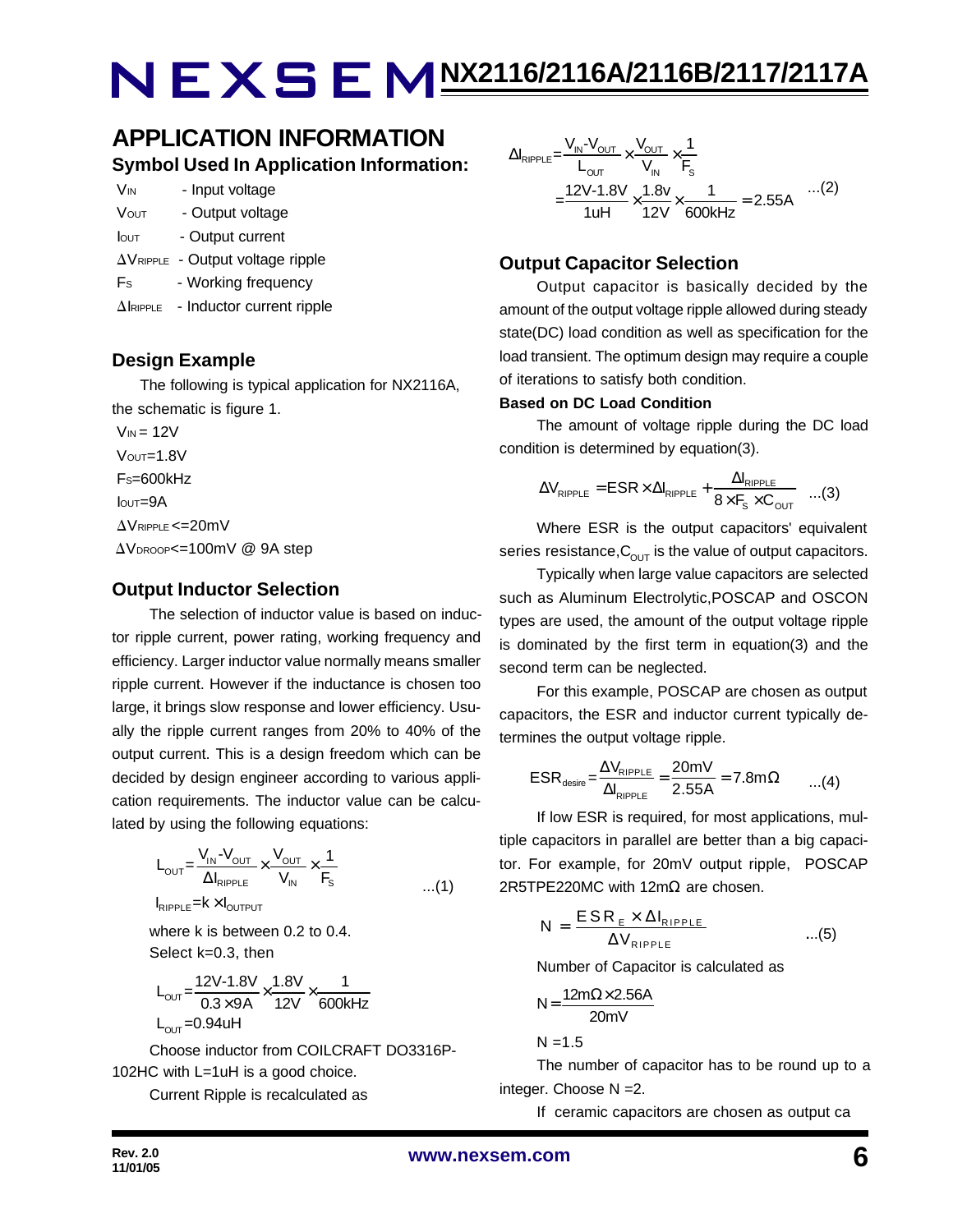pacitors, both terms in equation (3) need to be evaluated to determine the overall ripple. Usually when this type of capacitors are selected, the amount of capacitance per single unit is not sufficient to meet the transient specification, which results in parallel configuration of multiple capacitors .

For example, one 100uF, X5R ceramic capacitor with 2mΩ ESR is used. The amount of output ripple is

$$
\Delta V_{\text{RIPPLE}} = 2m\Omega \times 2.55A + \frac{2.56A}{8 \times 600kHz \times 100uF}
$$

$$
= 10.4mV
$$

Although this meets DC ripple spec, however it needs to be studied for transient requirement.

#### **Based On Transient Requirement**

Typically, the output voltage droop during transient is specified as:

 $\Delta V_{\text{DROOP}} \ll \Delta V_{\text{TRAN}}$  @ step load  $\Delta I_{\text{STEP}}$ 

During the transient, the voltage droop during the transient is composed of two sections. One Section is dependent on the ESR of capacitor, the other section is a function of the inductor, output capacitance as well as input, output voltage. For example, for the overshoot, when load from high load to light load with a  $\Delta I_{\text{cr}}$ transient load, if assuming the bandwidth of system is high enough, the overshoot can be estimated as the following equation.

$$
\Delta V_{\text{overshoot}} = ESR \times \Delta I_{\text{step}} + \frac{V_{\text{OUT}}}{2 \times L \times C_{\text{OUT}}} \times \tau^2 \qquad ... (6)
$$

where *t* is the a function of capacitor, etc.

$$
\tau = \begin{cases}\n0 & \text{if} \quad L \leq L_{\text{crit}} \\
\frac{L \times \Delta I_{\text{sep}}}{V_{\text{OUT}}} - \text{ESR} \times C_{\text{OUT}} & \text{if} \quad L \geq L_{\text{crit}} \quad \text{...(7)}\n\end{cases}
$$

where

$$
L_{\rm crit} = \frac{\rm ESR \times C_{\rm OUT} \times V_{\rm OUT}}{\Delta I_{\rm step}} = \frac{\rm ESR_E \times C_E \times V_{\rm OUT}}{\Delta I_{\rm step}} \quad ...(8)
$$

where  $\mathsf{ESR}_\mathsf{E}$  and  $\mathsf{C}_\mathsf{E}$  represents  $\mathsf{ESR}\;$  and capacitance of each capacitor if multiple capacitors are used in parallel.

The above equation shows that if the selected output inductor is smaller than the critical inductance, the voltage droop or overshoot is only dependent on the ESR of output capacitor. For low frequency capacitor such as electrolytic capacitor, the product of ESR and capacitance is high and  $L \le L_{crit}$  is true. In that case, the transient spec is dependent on the ESR of capacitor.

In most cases, the output capacitors are multiple capacitors in parallel. The number of capacitors can be calculated by the following

$$
N = \frac{ESR_{E} \times \Delta I_{step}}{\Delta V_{tran}} + \frac{V_{OUT}}{2 \times L \times C_{E} \times \Delta V_{tran}} \times \tau^{2}
$$
 ...(9)

where

$$
\tau = \begin{cases}\n0 & \text{if} \quad L \leq L_{\text{crit}} \\
\frac{L \times \Delta I_{\text{step}}}{V_{\text{OUT}}} - \text{ESR}_{E} \times C_{E} & \text{if} \quad L \geq L_{\text{crit}} \quad \dots (10)\n\end{cases}
$$

For example, assume voltage droop during transient is 100mV for 9A load step.

If the POSCAP 2R5TPE220MC(220uF,  $12m\Omega$ ) is used, the critical inductance is given as

$$
L_{crit} = \frac{ESR_{E} \times C_{E} \times V_{OUT}}{\Delta I_{step}} =
$$

$$
\frac{12m\Omega \times 220 \mu F \times 1.8 V}{9A} = 0.56 \mu H
$$

The selected inductor is 1uH which is bigger than critical inductance. In that case, the output voltage transient not only dependent on the ESR, but also capacitance.

number of capacitors is

$$
\tau = \frac{L \times \Delta I_{\text{step}}}{V_{\text{OUT}}} - ESR_{E} \times C_{E}
$$

$$
= \frac{l\mu H \times 9A}{1.8V} - 12m\Omega \times 220\mu F = 2.36us
$$

$$
N = \frac{ESR_E \times \Delta I_{\text{step}}}{\Delta V_{\text{tran}}} + \frac{V_{\text{OUT}}}{2 \times L \times C_E \times \Delta V_{\text{tran}}} \times \tau^2
$$

$$
= \frac{12 \text{m}\Omega \times 9 \text{A}}{100 \text{mV}} +
$$

$$
\frac{1.8 \text{V}}{2 \times 1 \mu \text{H} \times 220 \mu \text{F} \times 100 \text{mV}} \times (2.36 \text{us})^2
$$

$$
= 1.3
$$

The number of capacitors has to satisfied both ripple and transient requirement. Overall, we can choose N=2.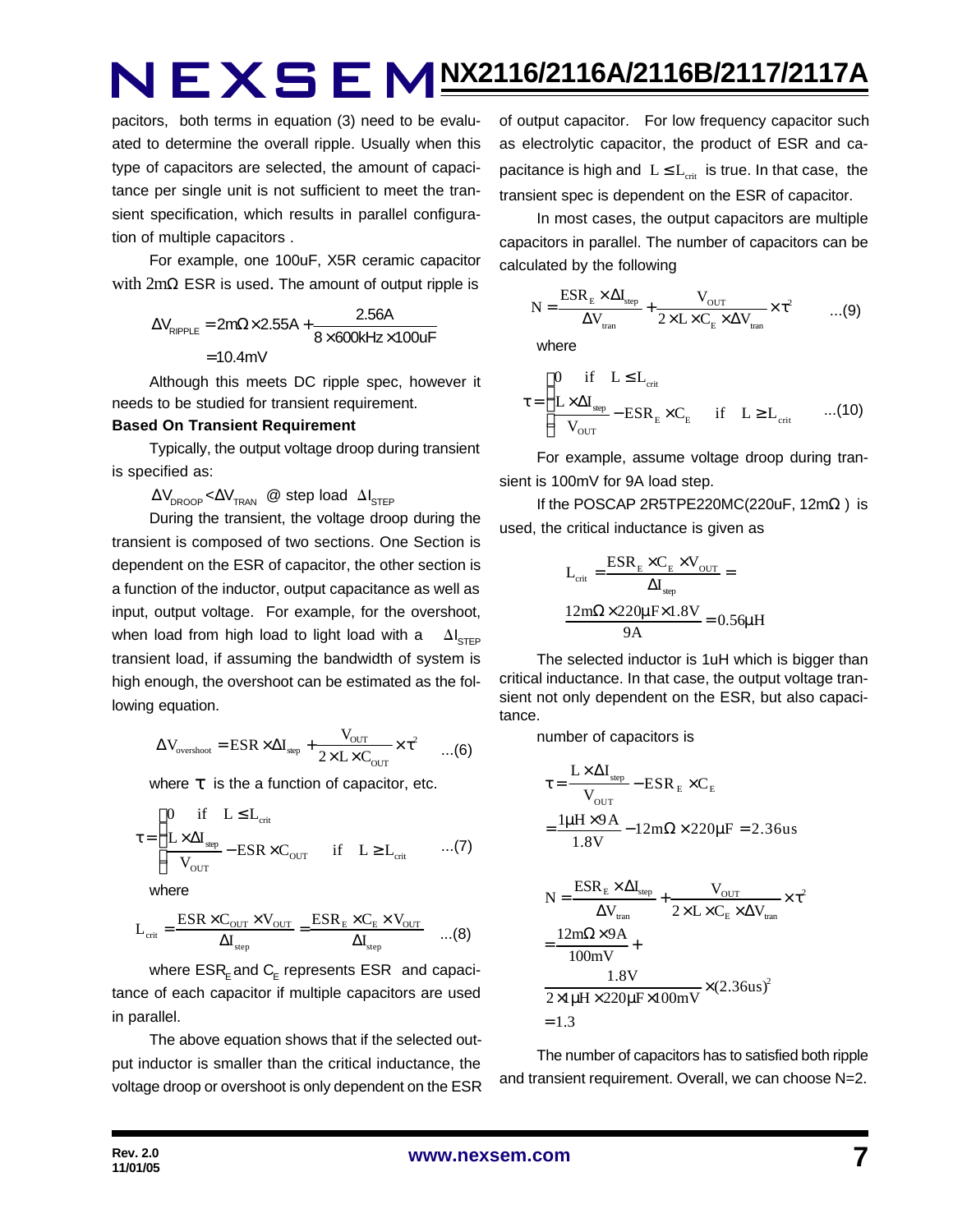It should be considered that the proposed equation is based on ideal case, in reality, the droop or overshoot is typically more than the calculation. The equation gives a good start. For more margin, more capacitors have to be chosen after the test. Typically, for high frequency capacitor such as high quality POSCAP especially ceramic capacitor, 20% to 100% (for ceramic) more capacitors have to be chosen since the ESR of capacitors is so low that the PCB parasitic can affect the results tremendously. More capacitors have to be selected to compensate these parasitic parameters.

#### **Compensator Design**

Due to the double pole generated by LC filter of the power stage, the power system has 180° phase shift, and therefore, is unstable by itself. In order to achieve accurate output voltage and fast transient response,compensator is employed to provide highest possible bandwidth and enough phase margin.Ideally,the Bode plot of the closed loop system has crossover frequency between1/10 and 1/5 of the switching frequency, phase margin greater than  $50^{\circ}$  and the gain crossing 0dB with -20dB/decade. Power stage output capacitors usually decide the compensator type. If electrolytic capacitors are chosen as output capacitors, type II compensator can be used to compensate the system, because the zero caused by output capacitor ESR is lower than crossover frequency. Otherwise type III compensator should be chosen.

#### **A. Type III compensator design**

 For low ESR output capacitors, typically such as Sanyo oscap and poscap, the frequency of ESR zero caused by output capacitors is higher than the crossover frequency. In this case, it is necessary to compensate the system with type III compensator. The following figures and equations show how to realize the type III compensator by transconductance amplifier.

$$
F_{z1} = \frac{1}{2 \times \pi \times R_4 \times C_2}
$$
...(11)

$$
F_{22} = \frac{1}{2 \times \pi \times (R_2 + R_3) \times C_3}
$$
...(12)

$$
F_{P1} = \frac{1}{2 \times \pi \times R_3 \times C_3}
$$
...(13)

$$
F_{P2} = \frac{1}{2 \times \pi \times R_4 \times \frac{C_1 \times C_2}{C_1 + C_2}}
$$
...(14)

where Fz<sub>1</sub>, Fz<sub>2</sub>, F<sub>P1</sub> and F<sub>P2</sub> are poles and zeros in the compensator. Their locations are shown in figure 4.

The transfer function of type III compensator for transconductance amplifier is given by:

$$
\frac{V_{e}}{V_{\text{OUT}}} = \frac{1 - g_{m} \times Z_{f}}{1 + g_{m} \times Z_{in} + Z_{in} / R_{f}}
$$

 For the voltage amplifier, the transfer function of compensator is

$$
\frac{V_e}{V_{OUT}} = \frac{-Z_f}{Z_{in}}
$$

To achieve the same effect as voltage amplifier, the compensator of transconductance amplifier must satisfy this condition:  $R_{\mathcal{A}}$ >>2/gm. And it would be desirable if  $R_1$ || $R_2$ || $R_3$ >>1/gm can be met at the same time.



 Figure 3 - Type III compensator using transconductance amplifier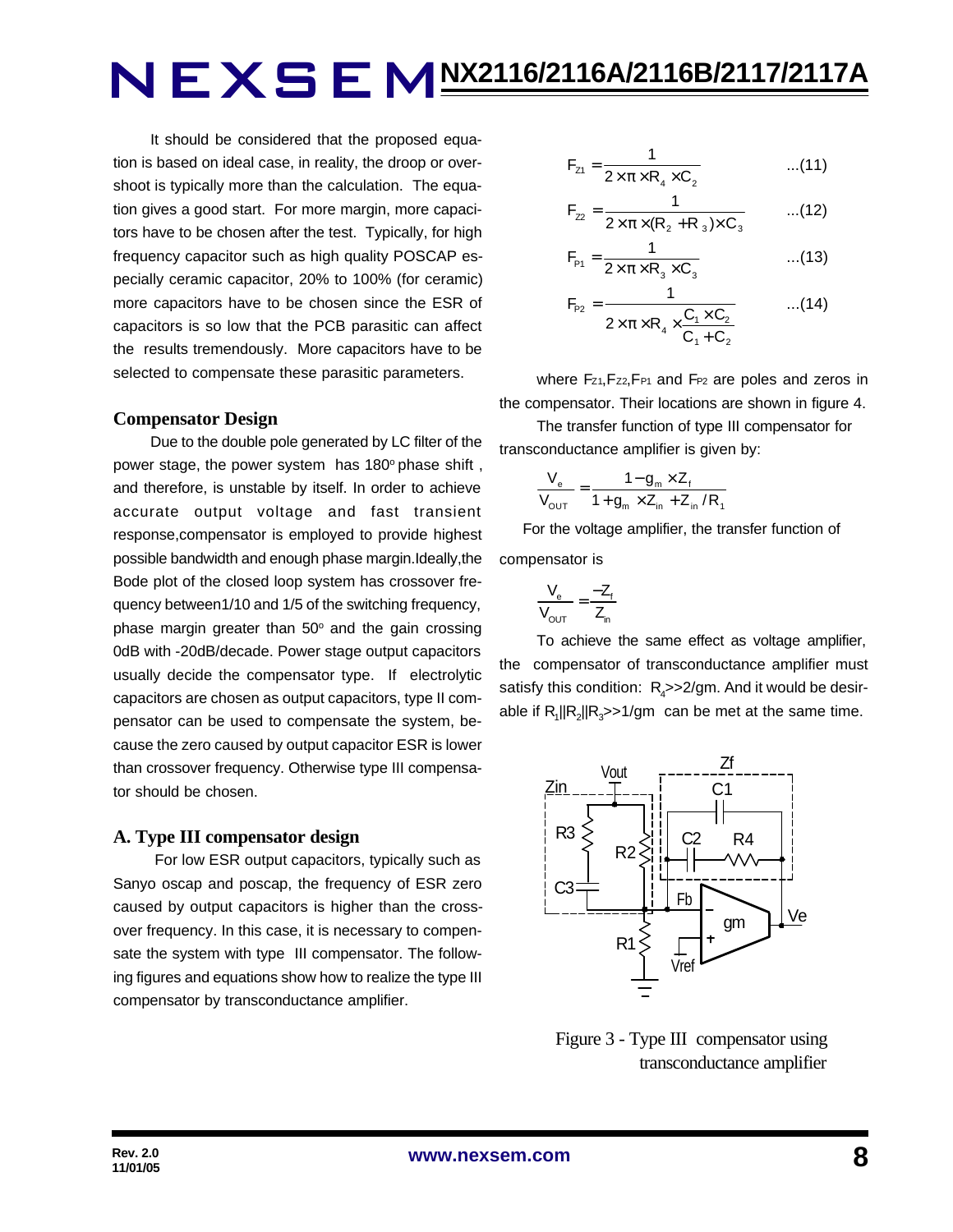**Case 1:**  $F_{LC}$ < $F_{O}$ < $F_{ESR}$ 



Figure 4 - Bode plot of Type III compensator

 Design example for type III compensator are in order. The crossover frequency has to be selected as  $F_{LC}$ < $F_{\rm o}$ < $F_{ESR,}$  and  $F_{\rm o}$ <=1/10~1/5 $F_{\rm s.}$ 

1. Calculate the location of LC double pole  $F_{\text{LC}}$ and ESR zero  $F_{ESR}$ .

$$
F_{LC} = \frac{1}{2 \times \pi \times \sqrt{L_{OUT} \times C_{OUT}}}
$$

$$
= \frac{1}{2 \times \pi \times \sqrt{1 uH \times 440 uF}}
$$

$$
= 7.6kHz
$$

$$
F_{ESR} = \frac{1}{2 \times \pi \times ESR \times C_{OUT}}
$$

$$
= \frac{1}{2 \times \pi \times 6m\Omega \times 440uF}
$$

$$
= 60.3kHz
$$

2. Set  $\mathsf{R}_{\mathsf{2}}$  equal to 20k $\Omega.$ 

$$
R_1 = \frac{R_2 \times V_{REF}}{V_{OUT} - V_{REF}} = \frac{20k\Omega \times 0.8V}{1.8V - 0.8V} = 16k\Omega
$$

Choose R<sub>1</sub>=16kΩ.

3. Set zero  $F_{Z2} = F_{LC}$  and  $F_{p1} = F_{ESR}$ .

4. Calculate  $R_4$  and  $C_3$  with the crossover

frequency at 1/10~ 1/5 of the switching frequency. Set F<sub>o</sub>=50kHz.

$$
C_3 = \frac{1}{2 \times \pi \times R_2} \times (\frac{1}{F_{z2}} - \frac{1}{F_{p1}})
$$
  
=  $\frac{1}{2 \times \pi \times 20k\Omega} \times (\frac{1}{7.6kHz} - \frac{1}{60.3kHz})$   
= 916pF

$$
R_{4} = \frac{V_{\text{osc}}}{V_{\text{in}}} \times \frac{2 \times \pi \times F_{\text{O}} \times L}{C_{3}} \times C_{\text{out}}
$$
  
= 
$$
\frac{1.5V}{12V} \times \frac{2 \times \pi \times 50kHz \times 1uH}{1nF} \times 440uF
$$
  
= 17.2k $\Omega$ 

Choose C<sub>3</sub>=1nF, R<sub>4</sub>=17.4k
$$
\Omega
$$
.

5. Calculate  $\mathsf{C}_2$  with zero  $\mathsf{F}_{\mathsf{z}1}$  at 75% of the LC double pole by equation (11).

$$
C_2 = \frac{1}{2 \times \pi \times F_{z1} \times R_4}
$$
  
= 
$$
\frac{1}{2 \times \pi \times 0.75 \times 7.6 \text{kHz} \times 17.4 \text{k}\Omega}
$$
  
= 1.6nF

Choose 
$$
C_2=1.5nF
$$
.

6. Calculate  $\mathsf{C}_\mathsf{1}$  by equation (14) with pole  $\mathsf{F}_{\mathsf{p2}}$  at half the switching frequency.

$$
C_1 = \frac{1}{2 \times \pi \times R_4 \times F_{p_2}}
$$
  
= 
$$
\frac{1}{2 \times \pi \times 17.4 k\Omega \times 300 kHz}
$$
  
= 30pF

 $\rm Choose$   $\rm C_{\rm 1}$ =33pF 7. Calculate  $R_3$  by equation (13).

$$
R_3 = \frac{1}{2 \times \pi \times F_{P1} \times C_3}
$$
  
= 
$$
\frac{1}{2 \times \pi \times 60.3 \text{kHz} \times 1 \text{nF}}
$$
  
= 2.64k $\Omega$ 

Choose R<sub>3</sub>=2.61kΩ.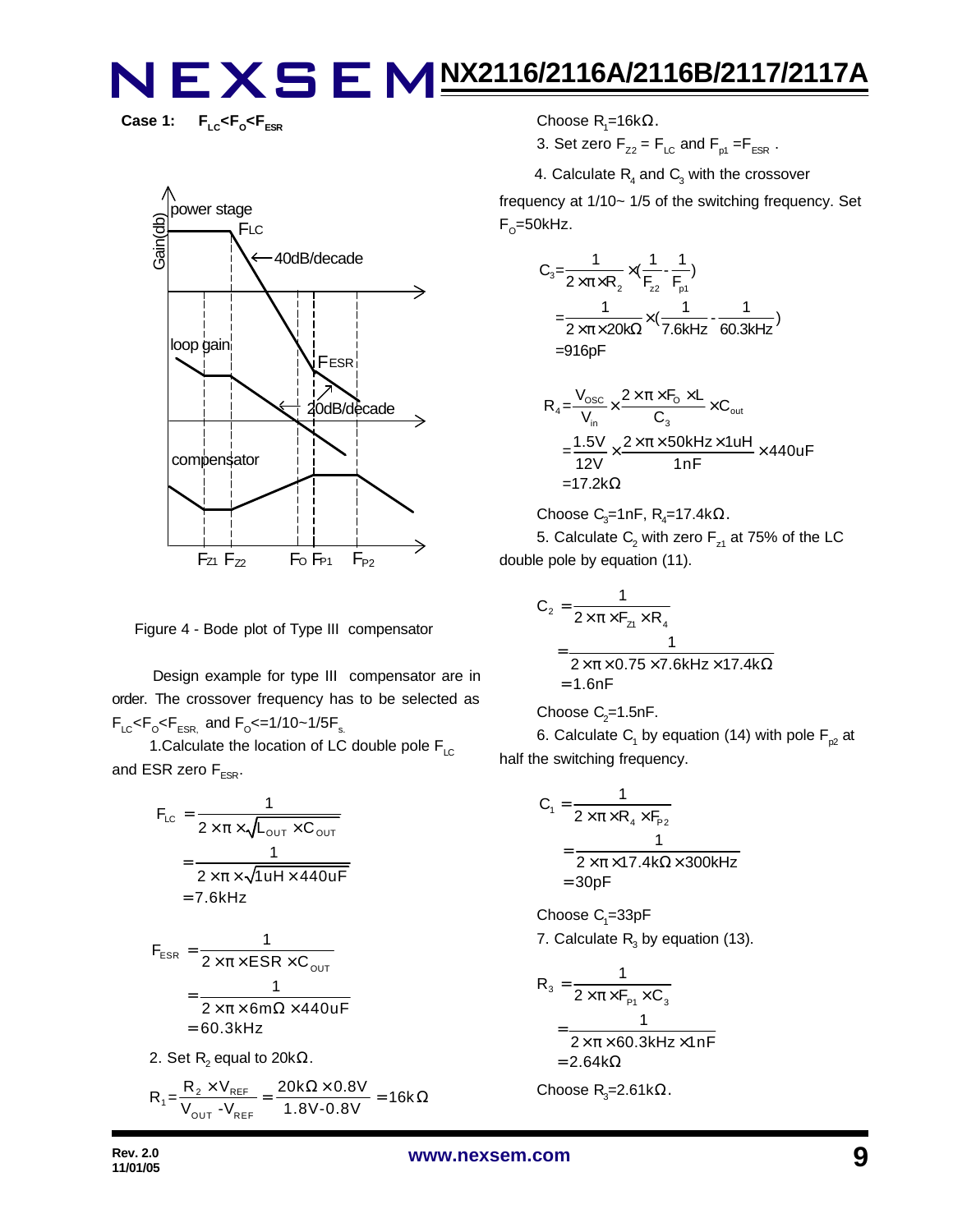Case 2:  $F_{\text{LC}}$ < $F_{\text{ESR}}$ < $F_{\text{O}}$ 



### Figure 5 - Bode plot of Type III compensator  $(F_{LC}$ < $F_{ESR}$ < $F_{O}$ )

 If electrolytic capacitors are used as output capacitors, typical design example of type III compensator in which the crossover frequency is selected as  $\mathsf{F}_{\text{\tiny{LC}}} \!\!\mathopen{\leq} \!\mathsf{F}_{\text{\tiny{ESR}}} \!\!\mathopen{\leq} \!\mathsf{F}_{\text{\tiny{O}}}$  and  $\mathsf{F}_{\text{\tiny{O}}} \!\!\mathopen{\leq} \!=\! 1/10 \!\!\mathclose{\sim} \!1/\!5 \mathsf{F}_{\text{\tiny{S}}}$  is shown as the following steps. Here two SANYO MV-WG1500 with 13 m $\Omega$  is chosen as output capacitor.

1. Calculate the location of LC double pole  $F_{LC}$ and ESR zero  $F_{FSR}$ .

$$
F_{LC} = \frac{1}{2 \times \pi \times \sqrt{L_{OUT} \times C_{OUT}}}
$$
  
= 
$$
\frac{1}{2 \times \pi \times \sqrt{1 u H \times 3000 u F}}
$$
  
= 2.9kHz  

$$
F_{ESR} = \frac{1}{2 \times \pi \times ESR \times C_{OUT}}
$$
  
= 
$$
\frac{1}{2 \times \pi \times 6.5 m \Omega \times 3000 u F}
$$
  
= 8.2kHz

2. Set  $\mathsf{R}_{\mathsf{2}}$  equal to 10k $\Omega$ .

$$
R_1 = \frac{R_2 \times V_{REF}}{V_{OUT}} = \frac{10k\Omega \times 0.8V}{1.8V - 0.8V} = 8k\Omega
$$
  
Choose R<sub>1</sub>=8k $\Omega$ .

3. Set zero  $F_{Z2} = F_{LC}$  and  $F_{p1} = F_{ESR}$ . 4. Calculate  $\textsf{C}_\textsf{3}$  .

$$
C_3 = \frac{1}{2 \times \pi \times R_2} \times (\frac{1}{F_2} - \frac{1}{F_{p1}})
$$
  
=  $\frac{1}{2 \times \pi \times 10k\Omega} \times (\frac{1}{2.9kHz} - \frac{1}{8.2kHz})$   
= 3.5nF

Choose  $C_{3}$ =3.3nF.

5. Calculate  $\mathsf{R}_{\mathsf{3}}$  .

$$
R_3 = \frac{1}{2 \times \pi \times F_{P1} \times C_3}
$$
  
= 
$$
\frac{1}{2 \times \pi \times 8.2 \text{kHz} \times 3.3 \text{nF}}
$$
  
= 5.9kΩ

Choose  $\mathsf{R}_{3}$ =5.9k $\Omega$ . 6. Calculate  $\mathsf{R}_{\mathsf{4}}$  with  $\mathsf{F}_{\mathsf{O}}\!\!=\!\!60$ kHz.

$$
R_4 = \frac{V_{\text{osc}}}{V_{\text{in}}} \times \frac{2 \times \pi \times F_0 \times L}{ESR} \times \frac{R_2 \times R_3}{R_2 + R_3}
$$
  
= 
$$
\frac{1.5V}{12V} \times \frac{2 \times \pi \times 60kHz \times 1uH}{6.5m\Omega} \times \frac{10k\Omega \times 5.9k\Omega}{10k\Omega + 5.9k\Omega}
$$
  
= 26.9k\Omega

Choose R<sub>4</sub>=26.7k $\Omega$ . 5. Calculate  $\mathsf{C}_2$  with zero  $\mathsf{F}_{\mathsf{z}1}$  at 75% of the LC double pole by equation (11).

$$
C_2 = \frac{1}{2 \times \pi \times F_{z1} \times R_4}
$$
  
= 
$$
\frac{1}{2 \times \pi \times 0.75 \times 2.9 \text{kHz} \times 26.7 \text{k}\Omega}
$$
  
= 2nF

Choose  $C_2$ =2.2nF. 6. Calculate  $\mathsf{C}_\mathsf{1}$  by equation (14) with pole  $\mathsf{F}_{\mathsf{p2}}$  at half the switching frequency.

$$
C_1 = \frac{1}{2 \times \pi \times R_4 \times F_{p_2}}
$$
  
= 
$$
\frac{1}{2 \times \pi \times 26.7 k\Omega \times 300kHz}
$$
  
= 20pF

Choose  $C_1 = 22pF$ .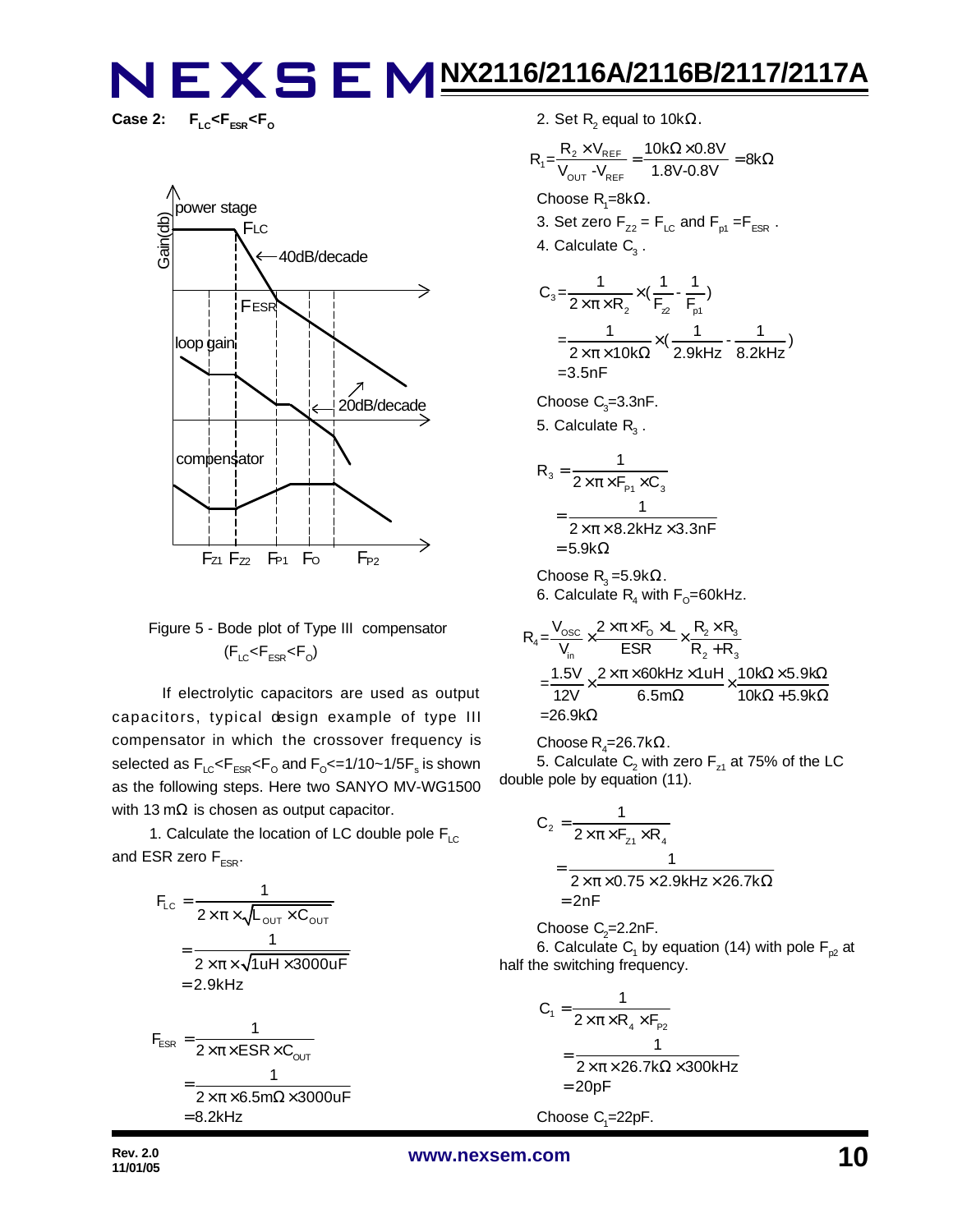### **B. Type II compensator design**

If the electrolytic capacitors are chosen as power stage output capacitors, usually the Type II compensator can be used to compensate the system.

Type II compensator can be realized by simple RC circuit without feedback as shown in figure 7.  $\mathsf{R}_{_{\mathrm{3}}}$  and  $\mathsf{C}_{_{\mathrm{1}}}$ introduce a zero to cancel the double pole effect.  $C_2$ introduces a pole to suppress the switching noise. The following equations show the compensator pole zero location and constant gain.

$$
Gain = g_m \times \frac{R_1}{R_1 + R_2} \times R_3 \qquad \dots (15)
$$
  
\n
$$
F_z = \frac{1}{2 \times \pi \times R_3 \times C_1} \qquad \dots (16)
$$
  
\n
$$
F_p \approx \frac{1}{2 \times \pi \times R_3 \times C_2} \qquad \dots (17)
$$



Figure 6 - Bode plot of Type II compensator



 Figure 7 - Type II compensator with transconductance amplifier

For this type of compensator,  $\mathsf{F}_\mathsf{O}$  has to satisfy  $F_{LC}$ < $F_{ESR}$ << $F_{O}$ <=1/10~1/5 $F_{s.}$ 

The following is parameters for type II compensator design. Input voltage is 12V, output voltage is 1.8V, output inductor is 1uH, output capacitors are two 1500uF with 13mΩ electrolytic capacitors.

1. Calculate the location of LC double pole  $F_{\text{LC}}$ and ESR zero  $F_{ESR}$ .

$$
F_{LC} = \frac{1}{2 \times \pi \times \sqrt{L_{OUT} \times C_{OUT}}}
$$

$$
= \frac{1}{2 \times \pi \times \sqrt{1 uH \times 3000 uF}}
$$

$$
= 2.9kHz
$$

$$
F_{ESR} = \frac{1}{2 \times \pi \times ESR \times C_{OUT}}
$$
  
= 
$$
\frac{1}{2 \times \pi \times 6.5 \text{m}\Omega \times 3000 \text{uF}}
$$
  
= 8.2kHz

2.Set R<sub>2</sub> equal to 1kΩ.

$$
R_{1} = \frac{R_{2} \times V_{REF}}{V_{OUT} - V_{REF}} = \frac{1 k \Omega \times 0.8 V}{1.8 V - 0.8 V} = 800 \Omega
$$

Choose R<sub>1</sub>=806Ω.

3. Set crossover frequency at 1/10~ 1/5 of the swithing frequency, here Fo=60kHz.

4.Calculate  $R_3$  value by the following equation.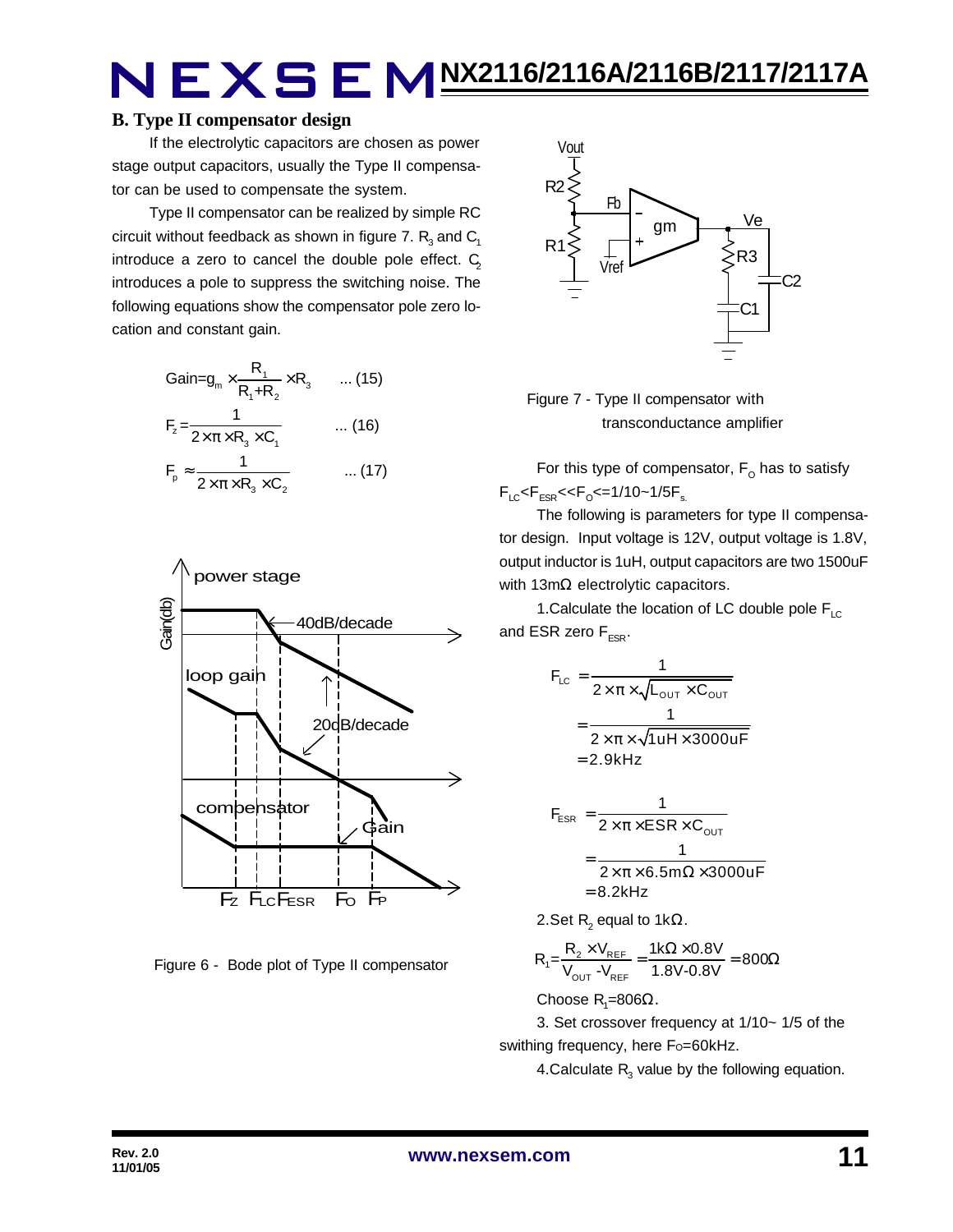4.Calculate  $R_3$  value by the following equation.

$$
R_{3} = \frac{V_{\text{osc}}}{V_{\text{n}}} \times \frac{2 \times \pi \times F_{\text{o}} \times L}{R_{\text{ESR}}} \times \frac{1}{g_{\text{m}}} \times \frac{V_{\text{OUT}}}{V_{\text{REF}}}
$$
\n
$$
= \frac{1.5V}{12V} \times \frac{2 \times \pi \times 60 \text{kHz} \times 1 \text{uH}}{6.5 \text{m}\Omega} \times \frac{1}{2.0 \text{mA/V}}
$$
\n
$$
\times \frac{1.8V}{0.8V}
$$
\n=8.15k $\Omega$ 

Choose  $R_3 = 8.2k\Omega$ .

5. Calculate  $\mathsf{C}_\mathsf{1}$  by setting compensator zero  $\mathsf{F}_\mathsf{Z}$ at 75% of the LC double pole.

$$
C_1 = \frac{1}{2 \times \pi \times R_3 \times F_2}
$$
  
= 
$$
\frac{1}{2 \times \pi \times 8.2 \times \Omega \times 0.75 \times 2.9 \times Hz}
$$
  
=8.9nF

Choose  $C_1 = 8.2$ nF.

6. Calculate  $\mathsf{C}_\text{2}$  by setting compensator pole  $\mathrm{F}_{\text{p}}$ at half the swithing frequency.

$$
C_2 = \frac{1}{\pi \times R_3 \times F_s}
$$
  
= 
$$
\frac{1}{\pi \times 8.2 \times 2 \times 300 \times Hz}
$$
  
= 129pF

Choose  $C_1 = 120pF$ .

### **Output Voltage Calculation**

Output voltage is set by reference voltage and external voltage divider. The reference voltage is fixed at 0.8V. The divider consists of two ratioed resistors so that the output voltage applied at the Fb pin is 0.8V when the output voltage is at the desired value. The following equation and picture show the relationship between  $V_{\text{OUT}}$ ,  $V_{\text{REF}}$  and voltage divider.

$$
R_{1} = \frac{R_{2} \times V_{REF}}{V_{OUT} - V_{REF}} \qquad ...(18)
$$

where  $R_2$  is part of the compensator, and the value of R<sub>1</sub> value can be set by voltage divider.

See compensator design for  $\mathsf{R}_{\mathsf{1}}$  and  $\mathsf{R}_{\mathsf{2}}$  selection.



Figure 8 - Voltage divider

### **Input Capacitor Selection**

Input capacitors are usually a mix of high frequency ceramic capacitors and bulk capacitors. Ceramic capacitors bypass the high frequency noise, and bulk capacitors supply switching current to the MOSFETs. Usually 1uF ceramic capacitor is chosen to decouple the high frequency noise.The bulk input capacitors are decided by voltage rating and RMS current rating. The RMS current in the input capacitors can be calculated as:

$$
I_{RMS} = I_{OUT} \times \sqrt{D} \times \sqrt{1 - D}
$$
  

$$
D = \frac{V_{OUT}}{V_{IN}}
$$
...(19)

 $V_{\text{IN}}$  = 12V,  $V_{\text{OUT}}$  = 1.8V,  $V_{\text{OUT}}$  = 9A, using equation (19), the result of input RMS current is 3.2A.

For higher efficiency, low ESR capacitors are recommended. One Sanyo OS-CON 16SP180M 16V 180uF 20mΩ with 3.4A RMS rating is chosen as input bulk capacitors.

### **Power MOSFETs Selection**

The power stage requires two N-Channel power MOSFETs. The selection of MOSFETs is based on maximum drain source voltage, gate source voltage, maximum current rating, MOSFET on resistance and power dissipation. The main consideration is the power loss contribution of MOSFETs to the overall converter efficiency. In this design example, two IRFR3709Z are used. They have the following parameters:  $V_{DS}=30V, R_{DSON}$  $=6.5$ m $\Omega$ , $Q_{GATE}$ =17nC.

 There are two factors causing the MOSFET power loss:conduction loss, switching loss.

Conduction loss is simply defined as: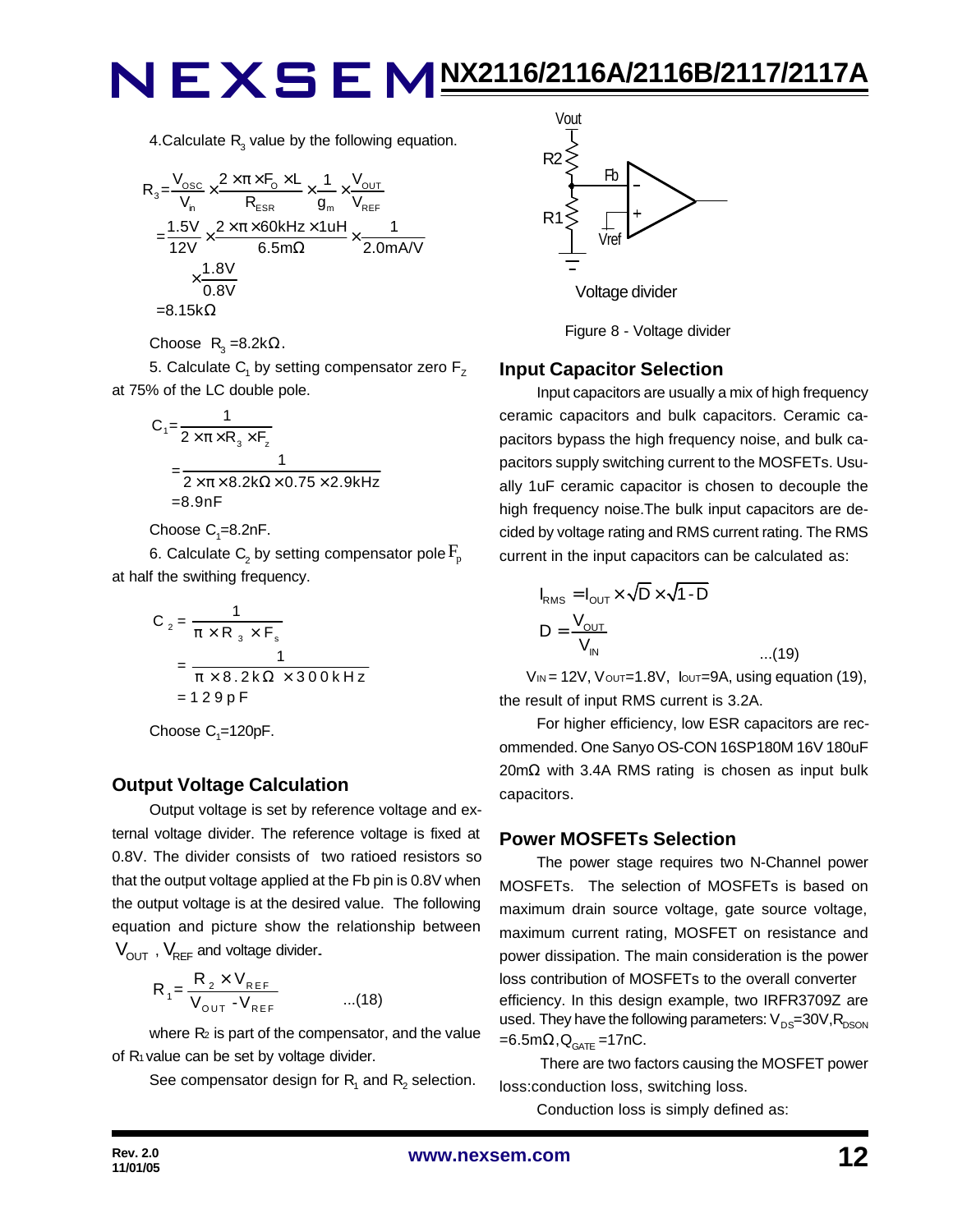$$
P_{HCON} = I_{OUT}^2 \times D \times R_{DS(ON)} \times K
$$
  
\n
$$
P_{LCDN} = I_{OUT}^2 \times (1 - D) \times R_{DS(ON)} \times K
$$
...(20)  
\n
$$
P_{TOTAL} = P_{HCON} + P_{LCDN}
$$

where the R<sub>DS(ON)</sub> will increases as MOSFET junction temperature increases,  $K$  is  $R_{\text{DS(ON)}}$  temperature dependency. As a result, RDS(ON) should be selected for the worst case, in which K approximately equals to 1.4 at 125°C according to IRFR3709Z datasheet. Conduction loss should not exceed package rating or overall system thermal budget.

Switching loss is mainly caused by crossover conduction at the switching transition. The total switching loss can be approximated.

$$
P_{\text{SW}} = \frac{1}{2} \times V_{\text{IN}} \times V_{\text{OUT}} \times T_{\text{SW}} \times F_{\text{s}}
$$
...(21)

where but is output current, Tsw is the sum of  $T_R$ and  $T_F$  which can be found in mosfet datasheet, and Fs is switching frequency. Switching loss Psw is frequency dependent.

Also MOSFET gate driver loss should be considered when choosing the proper power MOSFET. MOSFET gate driver loss is the loss generated by discharging the gate capacitor and is dissipated in driver circuits.It is proportional to frequency and is defined as:

 $P_{\text{gate}} = (Q_{\text{HGATE}} \times V_{\text{HGS}} + Q_{\text{LGATE}} \times V_{\text{LGS}}) \times F_{\text{S}}$  ...(22)

where Q<sub>IGATE</sub> is the high side MOSFETs gate charge, QLGATE is the low side MOSFETs gate charge, VHGS is the high side gate source voltage, and  $V_{LGS}$  is the low side gate source voltage.

 This power dissipation should not exceed maximum power dissipation of the driver device.

### **Soft Start and Enable**

NX2116 has digital soft start for switching controller and has one enable pin for this start up. When the Power Ready (POR) signal is high and the voltage at enable pin is above 1.25V the internal digital counter starts to operate and the voltage at positive input of Error amplifier starts to increase, the feedback network will force the output voltage follows the reference and starts the output slowly. After 2048 cycles, the soft start is complete and the output voltage is regulated to the desired voltage decided by the feedback resistor divider.



Figure 9 - Enable and Shut down the NX2116 with Enable pin.

The start up of NX2116 can be programmed through resistor divider at Enable pin. For example, if the input bus voltage is12V and we want NX2116 starts when Vbus is above 9V. We can select using the following equation.

$$
R_1 = \frac{(9V - 1.25V) \times R_2}{1.25V}
$$

The NX2116 can be turned off by pulling down the Enable pin by extra signal MOSFET as shown in the above Figure. When Enable pin is below 1.25V<sub>,</sub> the digital soft start is reset to zero. In addition, all the high side and low side driver is off and no negative spike will be generated during the turn off.

### **Over Current Protection**

Over current protection is achieved by sensing current through the low side MOSFET. An internal current source of 40uA flows through an external resistor connected from OCP pin to SW node sets the over current protection threshold. When synchronous FET is on, the voltage at node SW is given as

$$
V_{\text{SW}} = -I_{L} \times R_{\text{DSON}}
$$
\nThe voltage at pin OCP is given as

$$
I_{\text{OCP}} \times R_{\text{OCP}} + V_{\text{SW}}
$$

When the voltage is below zero, the over current occurss as shown in figure 10.